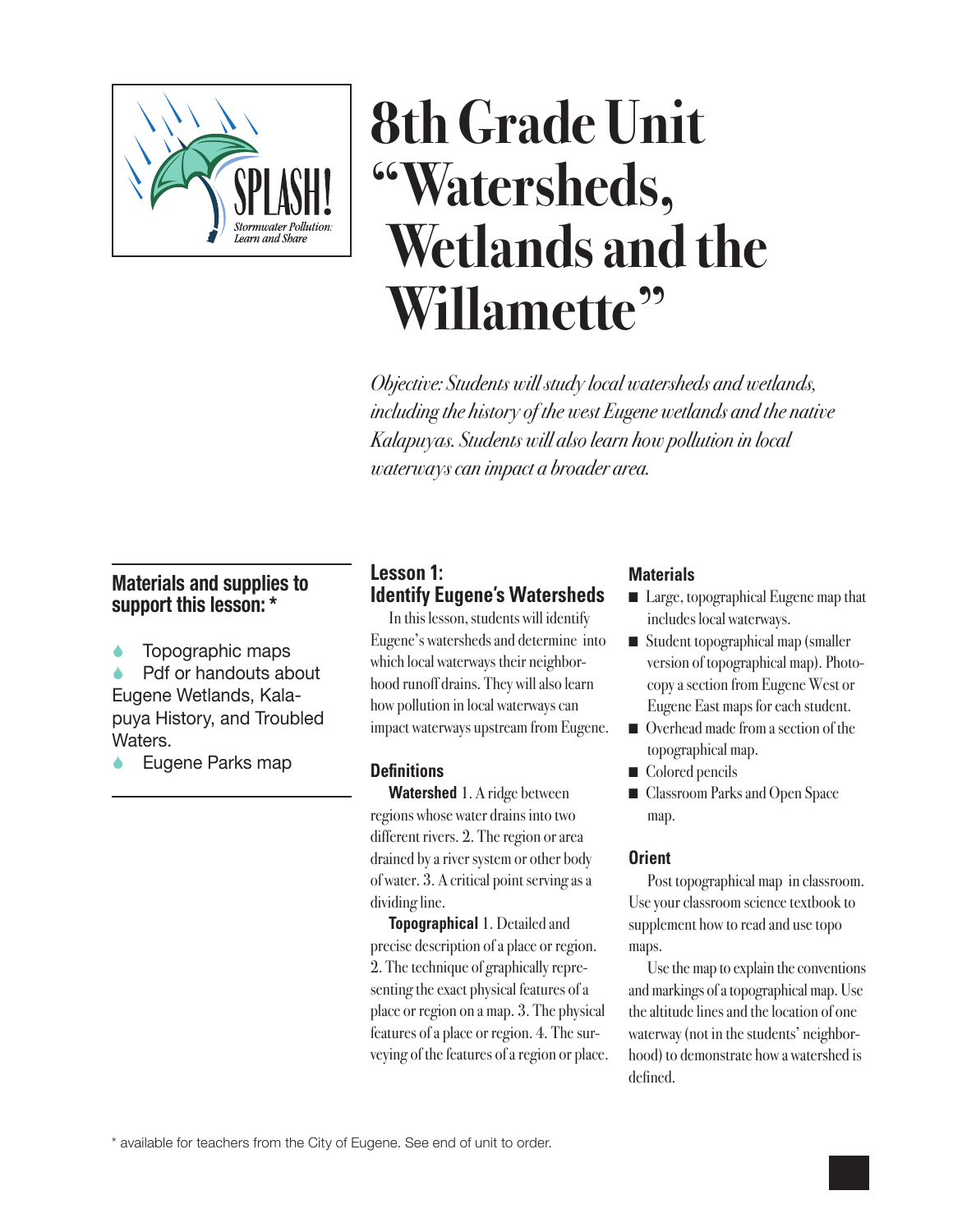#### **Define**

Either individually or in teams, have the students define Eugene's watersheds using their student topographical maps. Use colored pencils to trace over each waterway in its own color and then shade in the related watershed in the same color. Students will need to pay close attention to the altitude markings to do this correctly.

## **Cross Reference**

Direct students to locate their homes and school on their topographical watershed maps. They will need to use the Eugene street map, posted on a classroom wall, to accomplish this task.

# **Discussion**

Lead a class discussion about the characteristics of the watersheds where the students live. Have them describe any characteristics of the waterways. How would surface water (stormwater) runoff from their neighborhood be affected by these characteristics? How might Eugene's waterways have changed because of humans?

# **Extension**

Have students observe a neighborhood waterway and write a paper or create a visual presentation describing its characteristics. Observations and descriptions should include:

- Type of terrain and neighborhoods the waterway flows through
- Color and clarity of the water
- Relative speed of the water at different points
- $\blacksquare$  Animal and plant life
- n Debris, pollution and possible sources
- Human uses
- $\blacksquare$  Tributaries (where does it flow from or flow to?)

**Note:** This may best be accomplished in student teams. Caution students to stay out of the water since there may be harmful substances in the waterways. Observations from the bank of the waterway afford a broader perspective.

## **Extension**

Hand out copies of "Troubled Waters." Ask students to read the article and provide written answers to the questions at the end of the article. Discuss the connection between our local watershed and the pollution of the Willamette River upstream in Portland.

# **Lesson 2: The Importance of Eugene's Wetlands**

In this lesson, **s**tudents will locate wetlands familiar to them on a map of Eugene and will learn the characteristics and importance of wetlands.

#### **Materials**

- Eugene Parks and Open Space Map
- $\blacksquare$  Stick pins or dot labels
- Classroom Map of Eugene's Wetlands
- *Values and Functions of Eugene's Local Wetlands* Worksheet

#### **Brainstorm: Wetland Sites**

Refer to the Map of Eugene, posted on classroom wall. Have students brainstorm and mark areas on the map they think may be wetlands using stick pins/dot labels.

Use the *Classroom Map of Eugene's Wetlands* as a reference to have students complete the map using the correct wetland area names when known.

# **Worksheet**

Either as a class, in small groups, or as individuals, have students discuss and complete complete the *Values and Functions of Local Wetlands* worksheet.

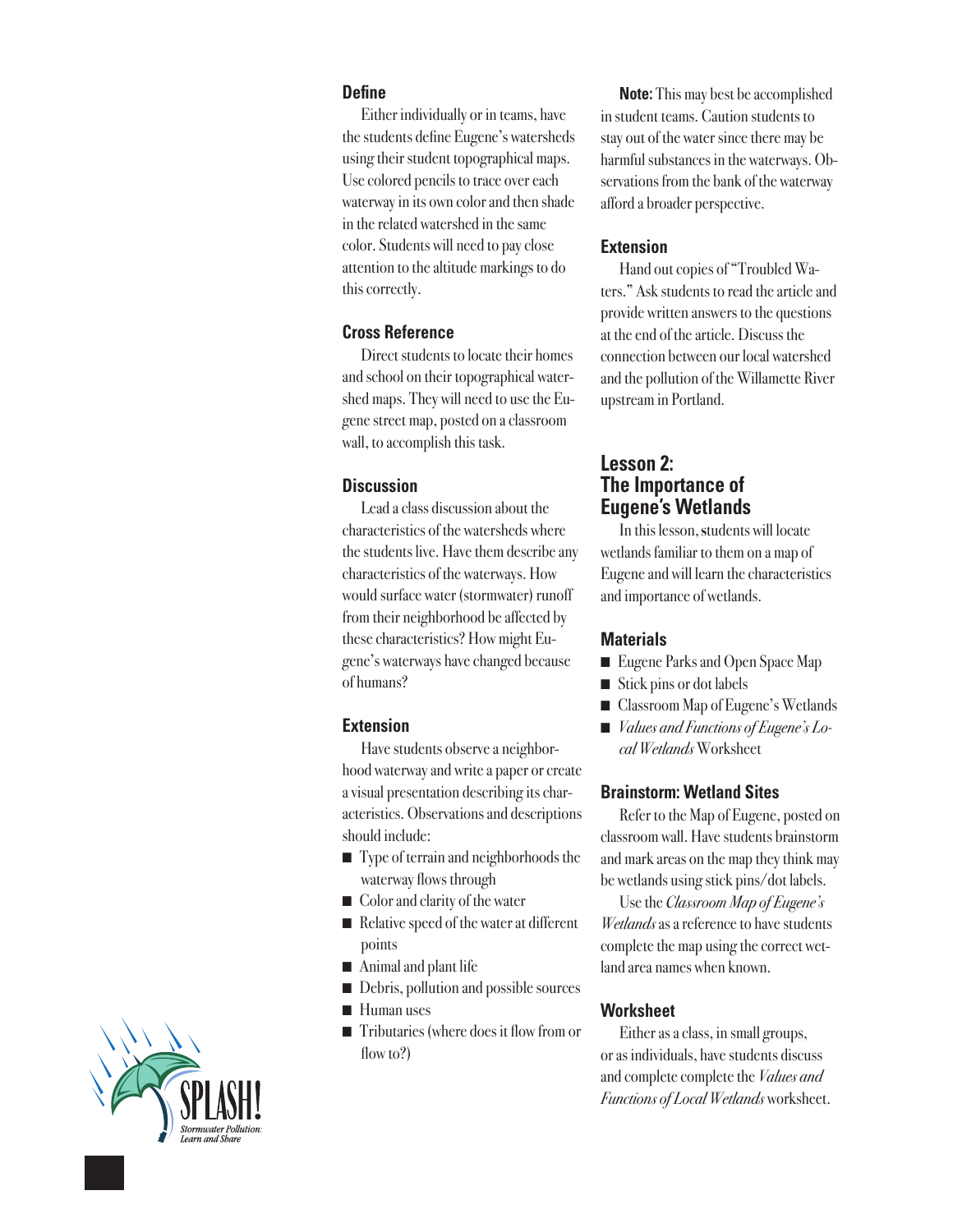#### **Extension**

Direct students to survey their peers, parents and other adults in the community to determine the level of public knowledge about the location, extent and values of local wetlands. Based on the results of this survey, students design and implement a public information strategy to educate citizens in those areas that the survey showed were misinformed and/or uninformed. Some possibilities include posters, videos, skits, audio tapes, letters to the editor and illustrated maps. Audiences could be elementary students, peers, parents and the local community through school exhibitions, newsletters and neighborhood meetings.

A broader general audience could be reached through businesses, public access television and commercial television public service announcements.

#### **Extension**

Students can learn more about local watersheds and water quality by visiting these websites:

The Environmental Protection Agency website is a great resource for locating watersheds in Oregon and has information about water quality in local rivers and streams. www.epa.gov

The Atlas of Lane County has detailed maps showing Lane County watersheds, precipitation, streamflow, and salmon habitat along with other information about our area. Visit this website at: http:geography.uoregon.edu/infographics/lcweb/lcindex.htm

## **Lesson 3: The History of Eugene's Wetlands**

In this lesson, students hypothesize which parts of the Eugene area may have been wetlands prior to settlement by European Americans. They will accomplish this by comparing maps of Eugene's present wetlands with historical information. They will then discuss the impact of wetland loss on Eugene's drainage structure and potential for flooding.

#### **Materials**

- Wetland Vocabulary Worksheet
- Wetland Definitions Worksheet "Historical Wetlands of the West Eugene Study Area," by Carol Savonen.
- n Student Notes *"Historical Wetlands."* Copy for each student.
- Classroom map of Eugene's wetlands
- Colored pencils

#### **Define**

Distribute copies of *Wetland Vocabulary* Worksheet and have students define the vocabulary terms using the dictionary, prior knowledge, class discussion and/ or teacher help. Refer to the *Wetland Definitions* worksheet.

#### **Discuss**

Distribute and discuss Student Notes "Historical Wetlands." During the discussion, have students find the wetland areas on the classroom maps.

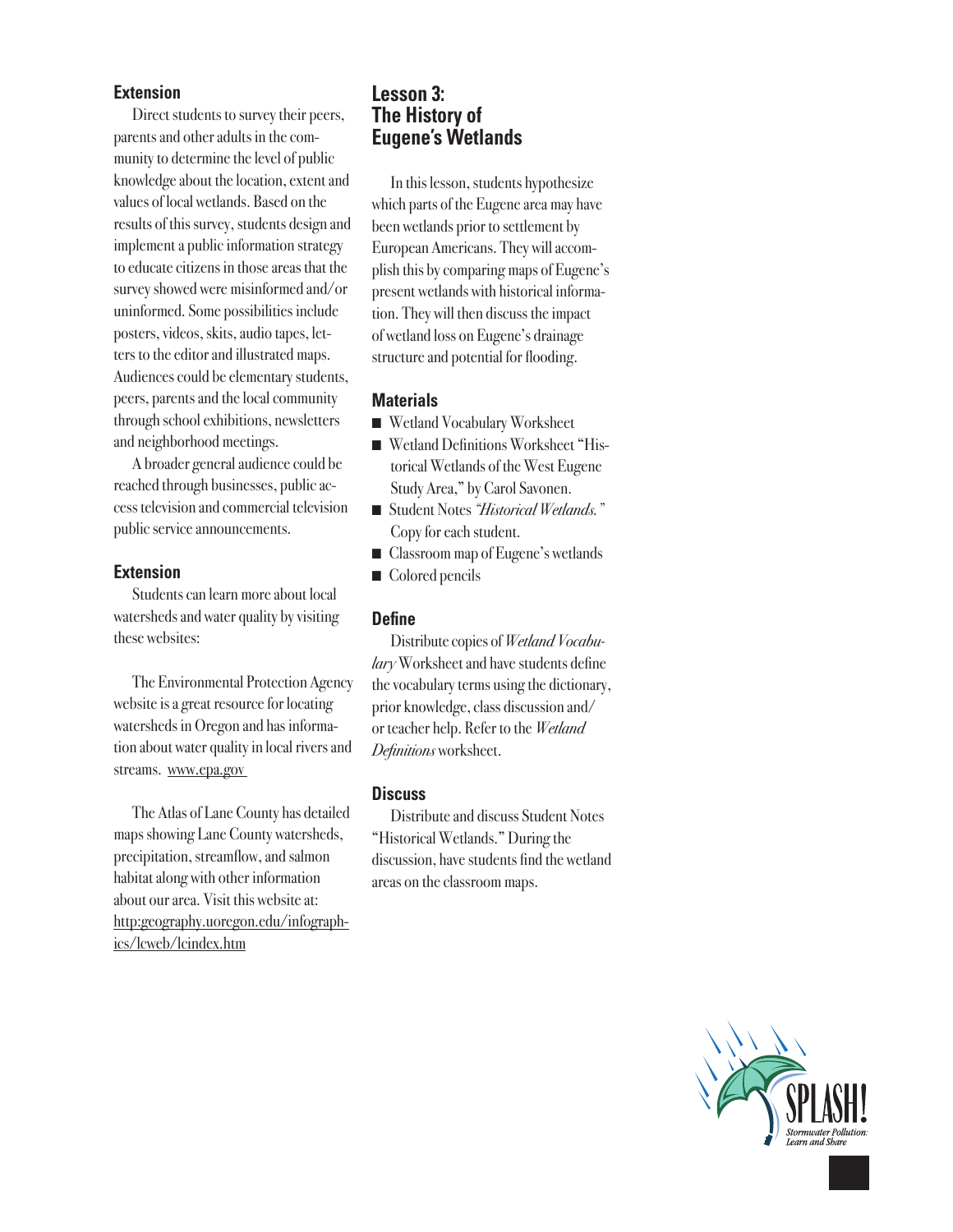#### **Write**

Have students write a paper about the history of Eugene's wetlands following this suggested outline:

**Paragraph 1:** Describe the extent, location and type of wetlands that were in the Eugene area before European Americans arrived.

**Paragraph 2:** How has this information changed since that time? What do the historical wetland areas look like today?

**Paragraph 3:** What effects might these changes have on water quality, plant and animal life, and flooding potential?

# **Lesson 4: The Kalapuyas: Living on the Fertile Prairie**

#### **Assign**

Hand out *History of the Native Kalapuyas* and *The Kalapuyas: Living on the Fertile Prairie*. Ask students to read both handouts and write out answers to the questions provided at the end of the *History of the Native Kalapuyas* handout*.*

#### **Discuss**

Discuss the history of the Kalapuyas. Review students' answers to the questions in class. Learn more at: http://www.oregonencyclopedia. org/entry/view/kalapuyan\_peoples/ or watch a video about the Talking Stones in Alton baker Park at : http://www.eugene-or.gov/index. aspx?NID=2284



SPLASH! was developed by the City of Eugene Stormwater Management program to support education about water quality in our community. This program is funded by City of Eugene stormwater user fees.

\* For more information, supplies for use with these lessons, the SPLASH! Songs CD, or a visit from Lily, contact jeffrey.j.flowers@ci.eugene.or.us or call 541-682-8482 (Eugene schools only )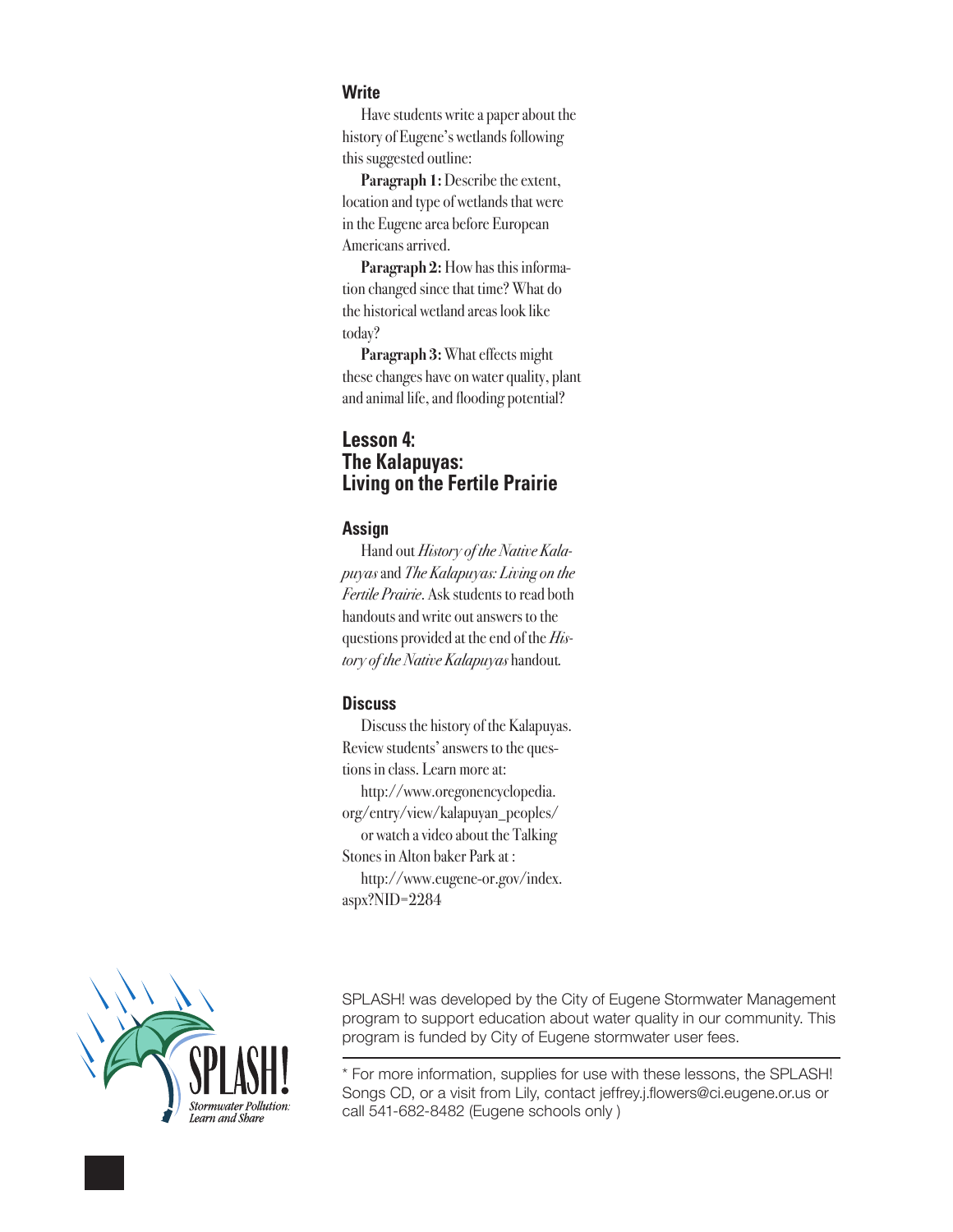

# Values and Functions<br>SPLASHI of Eugene's Local Wetlands

| 8. |  |  |  |
|----|--|--|--|
|    |  |  |  |
|    |  |  |  |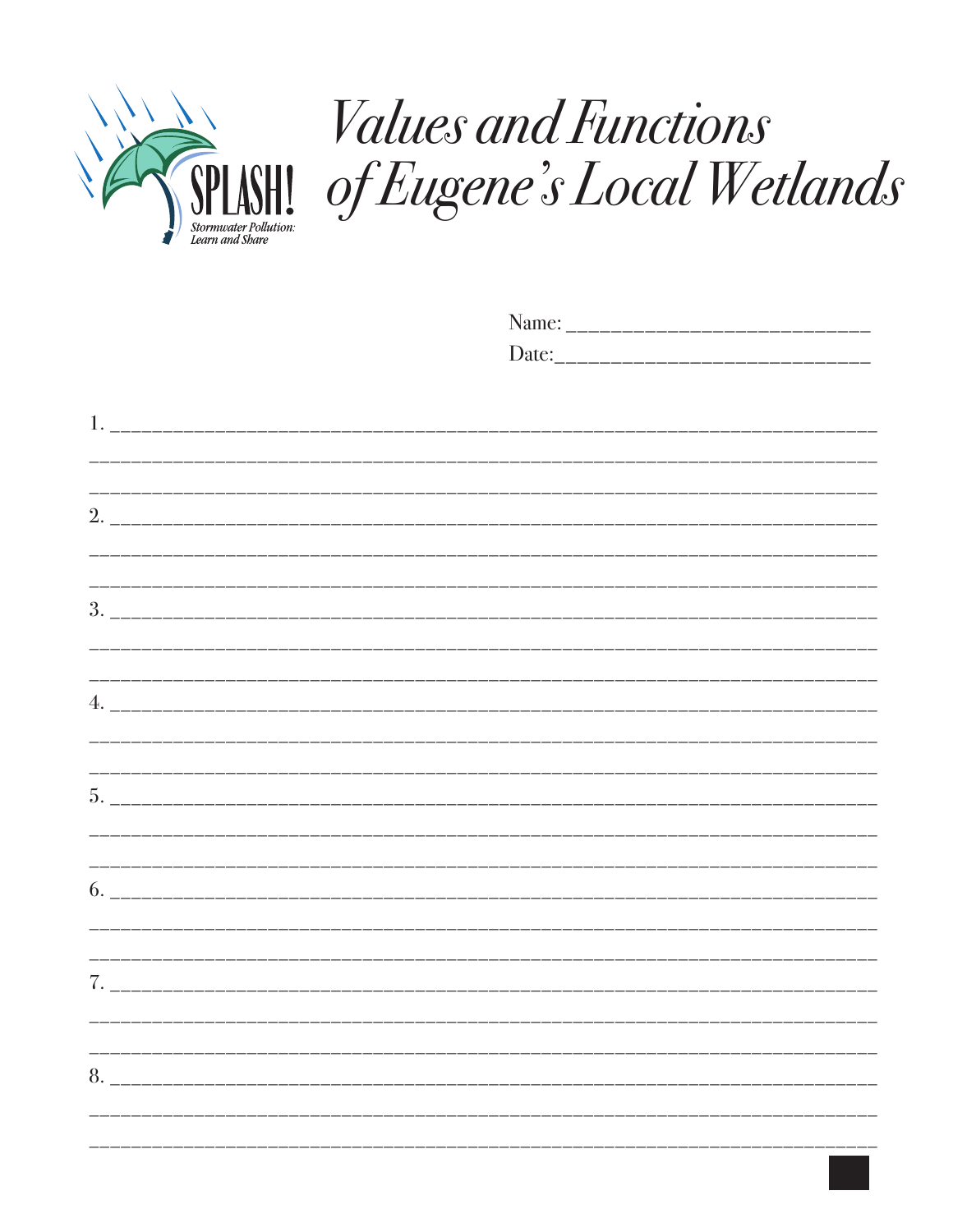

Wetland Vocabulary

| 1.               |  |  |  |  |
|------------------|--|--|--|--|
|                  |  |  |  |  |
| 3.               |  |  |  |  |
| $\overline{4}$ . |  |  |  |  |
| 5 <sub>1</sub>   |  |  |  |  |
|                  |  |  |  |  |
| 7.               |  |  |  |  |
| 8.               |  |  |  |  |
|                  |  |  |  |  |
|                  |  |  |  |  |
|                  |  |  |  |  |
|                  |  |  |  |  |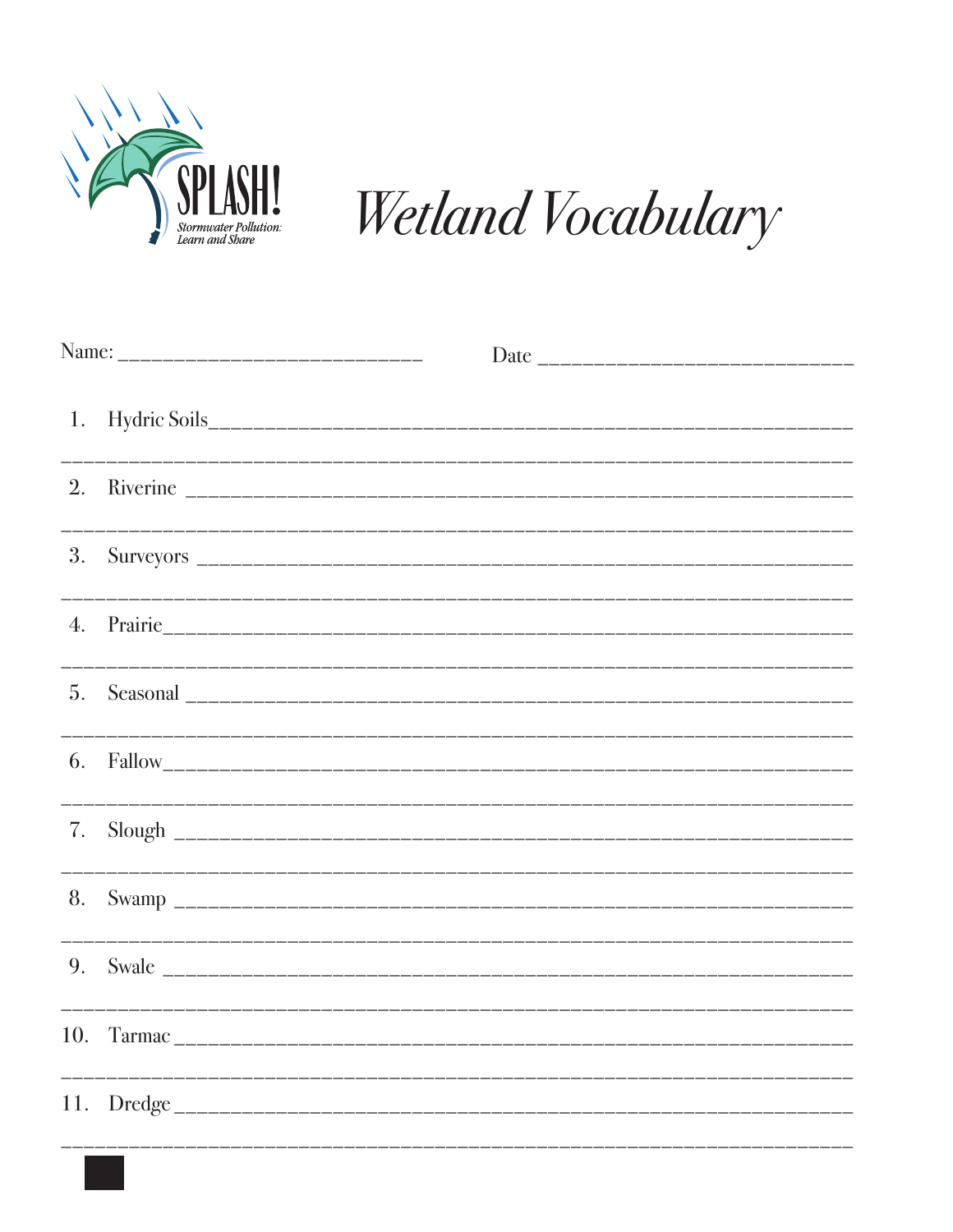

# *Wetland Definitions*

**1. Hydric Soils:** One of the factors used to define a wetland. When determining whether an area is a wetland or not, wetland specialists look for the presence of soils associated with wet conditions (hydric soils) and for plants that can tolerate saturated soil (hydrophytes).

**2. Riverine:** One of the five basic types of wetlands. This freshwater wetland type is associated with rivers or streams and is readily found in Eugene. It includes channels or streams of moving water. The other four types of wetlands are:

**Marine** - sea water wetlands undiluted by freshwater

**Estuarine** - wetlands in estuaries-areas where saltwater and freshwater mix

**Lacustrine** - freshwater wetlands associated with lakes

**Palustrine** - all other freshwater wetlands (swamps, marshes, bogs, etc.)

**3. Surveyors:** The profession or science of making land surveys. To determine the position, boundaries, area and elevation of a part of the earth's surface by measuring angles and distances. The process of surveying land. A map or plan of surveyed land.

**4. Prairie:** A wide area of level or rolling grassland that in its natural, uncultivated state usually has deep, fertile soil, a cover of tall, coarse grasses and few trees. Wetland prairies are considered rare and valuable and often host endangered native plants.

**5. Seasonal:** A period marked by particular activities as in seasonal variations of water levels which impact wetland types and related plant and animal life cycles.

**6. Fallow:** Plowed but left unsown during a growing season. Marked by inactivity.

**7. Slough:** A place of deep mud or mire. An inlet on a river. A creek in a marsh or tide flat. A muddy hollow.

**8. Swamp:** These forested wetlands usually occur along river courses. Their vegetation is dominated by trees and shrubs-cedar, spruce, cottonwood, dogwood, spirea and willows among others. Swamps have dense understories (the vegetation growing beneath the trees), and, with their abundance of food and cover, provide diverse wildlife habitat.

**9. Swale:** A hollowed depression covered with vegetation which filters dirt, sediment and pollutants away from the water that travels through this shallow waterway.

**10. Tarmac:** A pavement constructed by spraying or pouring a tar binder over layers of crushed stone that is rolled to compress into a hard surface. Tarmac can also be a material of tar and aggregates mixed in a plant that is layed down on the roadway with special equipment. Tarmac is an impervious surface through which rainwater cannot penetrate which encourages runoff.

**11. Dredge:** A machine used to remove sand or mud from the bottom of a body of water. Dredge also means to clean, deepen or widen by removing earth.